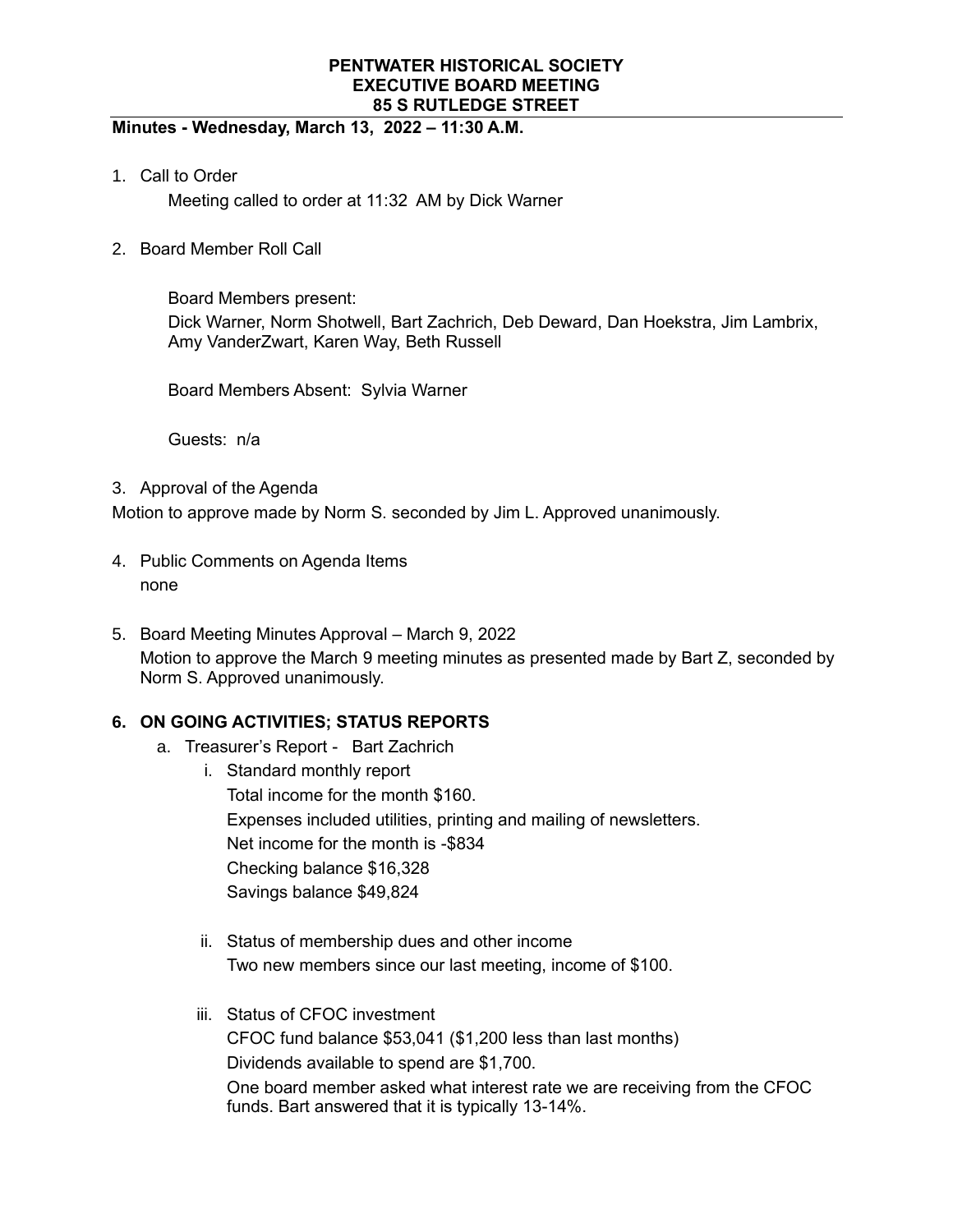iv. Fiscal YTD

Total income \$1,245 Total expenses \$1,769 Net income for the year is -\$539.

\$239 to transfer title for the trailer and get a plate. Rider on insurance for the trailer was \$78 for the year. This went on top of the property insurance.

- v. Supplemental Budget Nothing spent from this budget yet. It is for the fundraising expenses.
- vi. Tuck pointing project.

Funding for this project so far is \$3,250 grant, \$1,000 restricted donation. The \$1,700 from the CFOC dividend could be added to this amount to nearly cover the tuck pointing project.

Motion to approve the budget as presented moved by Norm S., seconded by Dan H. Approved unanimously.

### b. Membership - Dick Warner

i. new members

1 new member in February. None in March.

ii. Dues discussion –

This discussion will occur when everyone is back in Pentwater.

iii. 11<sup>th</sup> Board Member

This will not be decided until late April.

- c. Museum Activities Dick Warner
	- i. Liquidate assets, such as donated paintings, via auction? These discussions will occur at the end of April.
- d. 2022 Events Planning Debbie Deward
	- i. Charter members for 40 yr anniversary (1983 joiners) Caterer charge this year is \$14 per person, \$2 higher than in previous years from the caterer. Raffle ticket license has been requested. Garage sale setup will begin the Wednesday before the garage sale.

Pens have been ordered.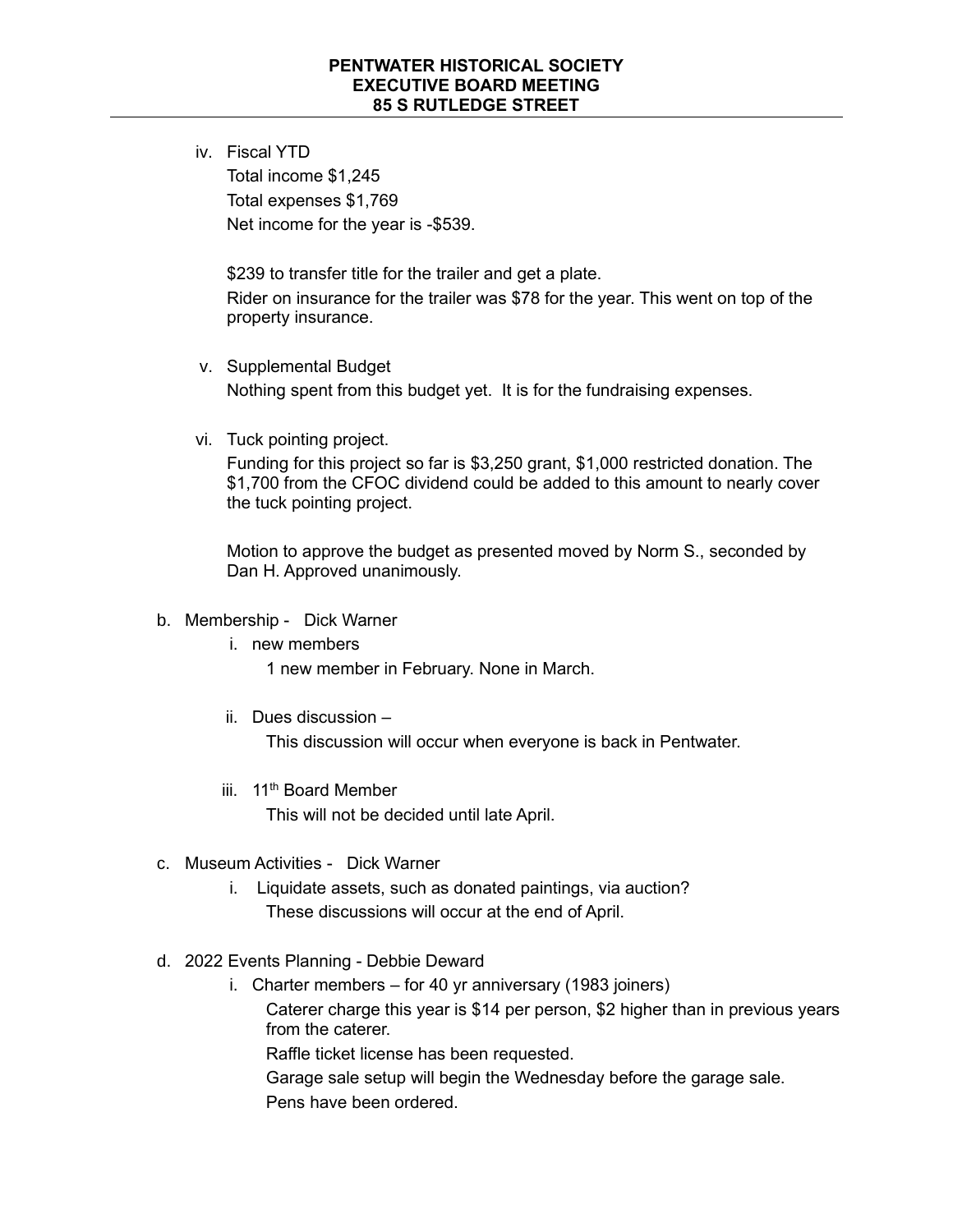Deb ordered more vests for volunteers to wear during the garage sale. Deb is working on the letter to be sent to charter members regarding attending the summer dinner in August.

- e. Marketing Plan 2022 Review Jim Lambrix
	- i. Marketing thrust

Oceana Herald map will include PHS museum as a place of interest. PTW ad needs to be written. Jim L. will get input from Dan H. Signs will be put up in a week or so.

ii. Float for Homecoming

Previous discussion was to have the float be a model of the Red Barn. Jim L. suggested that the float incorporate the fire department hose reel. Dick W pointed out that the hose reel has been used at previous homecoming parades.

**Action Item – Jim L:** write the PTW ad with input from Dan Hoekstra

- f. Museum Operation Report Dan Hoekstra
	- i. Dan has been preparing exhibits for June opening. He ordered two police belts,

and intends to order two wooden fake guns.

- ii. Docent Staffing by Dan/Joan how to attract new docents.
- iii. Tracking of artifacts donated; need an improved system to track artifacts
- iv. Clean up days use multiple days inside & outside
- v. Dan is meeting with the Village people to look at the hose reel. The society will have to figure out where to store it and/or protect it.
- vi. State Park items out of the Mears Red Barn

There is a plan to do this. Dan will need volunteers to assist. He will also need someone with a truck to pull the trailer. It can all be loaded in one day and brought back to the museum. This could be done mid-May.

- g. Museum maintenance Dan
	- i. Masonry repair plan Start in late spring; funds from a grant with a small portion from our CFOC fund.

There has been no commitment yet from Ruggles on when they will do the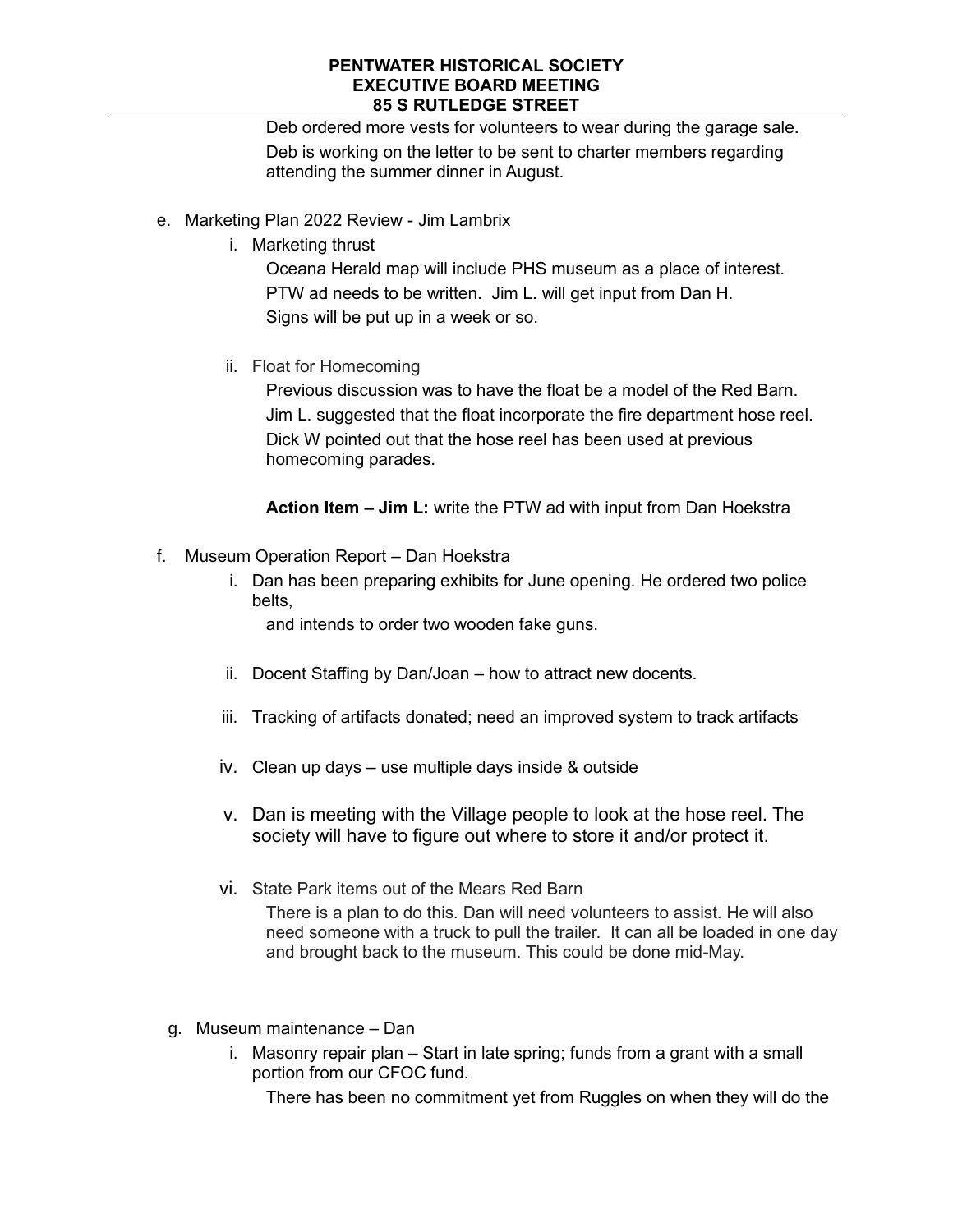work. Dan will go with Terry Roach to find out when they can get the work done.

- h. Technology Mark Shotwell/Amy V
	- i. Website upgrade this is completed. Have the postcards been sent out? Amy will check with Mark S. about sending out the postcards.

**Action Item – Amy V.** – check on status of postcards being mailed out about the website.

ii. Email addresses for Board Officers

Should we have emails for board members? i.e. President@pentwaterhistoricalsociety.org. This would mean that the emails are not lost when officers are changed. Currently everyone is using personal emails, so when officers change all historical emails are changed. It was suggested that officers think about this for a short time. The issue will be raised again at the next meeting.

iii. System to support fundraising & merge with financials/accounting

We are currently waiting on a credit card to finalize the subscription to Little Green Light.

Bart has given all the information to Mark S. He expects to have the credit card very soon.

Once the system is up and running, and the data loaded, we will be able to manage the fundraising tasks, thank you notes, etc.

i. PHS - Newsletter – next due date?

June 1 is the next due date.

Jim Pikaart has taken photos at the Pentwater Wire Company while they were moving things out. This will be an article in the next newsletter.

Dan H. will get with Joel M. to gather some information along these lines.

Dick W. noted that there is a grill on the floor of the museum that was made by the Pentwater manufacturing facility, in the same building as what was most recently the Pentwater Wire Factory.

Amy requested additional info about the founders of the historical society, to correlate with the  $40<sup>th</sup>$  anniversary and the summer dinner. Anyone with information on this topic please send it to Amy.

Bart Z. noted that we will have schedule of tours and cruises to be published on social media.

George Krieger family had the drycleaner shop here in Pentwater, Larry and Shelly Lentz also grew up in and graduated from Pentwater High School. These people might have interesting stories about Pentwater.

Shirley Lister is another person that would have interesting stories about Pentwater. Amy encouraged board members to contact these people regarding an interview, or to give her contact information and context about what they might be able to give stories about regarding their time growing up in Pentwater.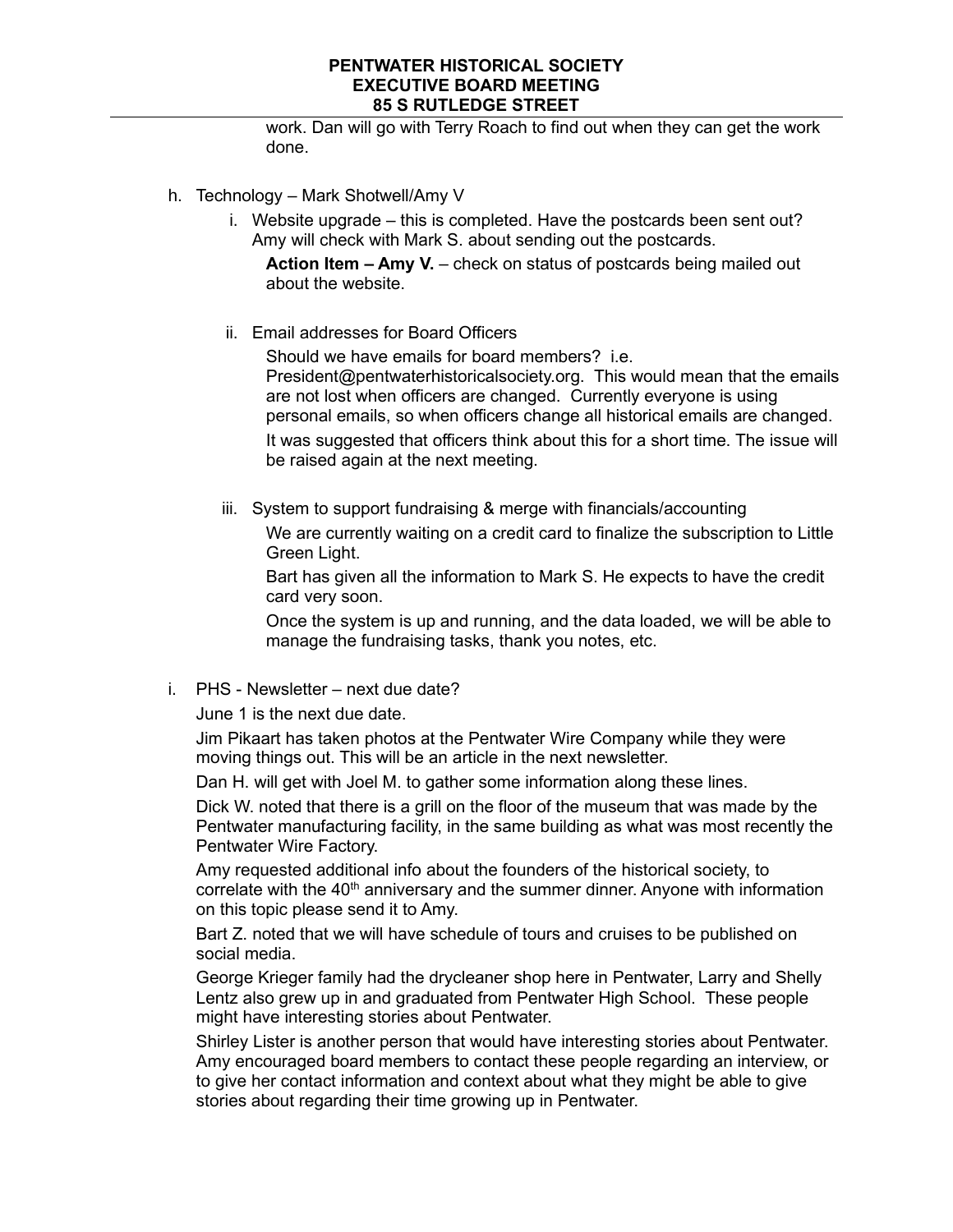Deb D. pointed out that once the new building and space is up and running we could invite Pentwater citizens to talk about growing up in Pentwater, and share some of their history here.

Possible events that highlight the experiences of people that grew up in Pentwater, where attendees could ask questions.

Norm S. suggested that we might have high school students assist in writing the history book 1944-present. Amy V. also offered to write up the material that Dan collects.

j. Review action items from last meeting - Beth

**Action Item – Beth Russell** – resend strategic objectives that were discussed and decided on at the February meeting. - *Completed 3/10*

**Action Item: Norm Shotwell and Bart Zachrich** – verify the frequency of donations and amounts by lifetime members. (Some of this was done during the March 9 meeting. Not sure if more data was needed.)

**Action Item: Bart, Karen, Dick and Dan**: meet/discuss as a subcommittee to make recommendations on new membership levels. There will be monthly reports of their progress. These discussions will begin when everyone is back in Pentwater.

**Action Item: Deb Deward** – reach out to archeologist friend to get possible contacts. **Action item: Dick Warner and Dan Hoekstra** – In April, after Dicks' return to Pentwater, will work together to determine which items could be liquidated and come back to the board with a proposal.

# **7. INITIATIVES**

- a. Fundraising Plan
	- i. Red Barn Art Contest
	- ii. Case for Support Text
	- iii. Long-term vision/strategic plan, i.e. 10-20 year vision
- b. Focus groups
	- i. School interface
	- ii. Building design
- c. Grants
	- i. List of potential grants
	- ii. Grant writing person
- 8. Public Comments
	- There was some discussion about fundraising incentives, including a small incentive gift and naming rights. Rooms, exhibits, and history spots could be used to recognize donors of larger amounts. At this point in the donation process it's more important to clarify the number of naming rights, and it's not necessary to determine exactly which exhibits and items will be included in the naming rights.
	- It was also noted that board members will be asked to participate in the fund-raising